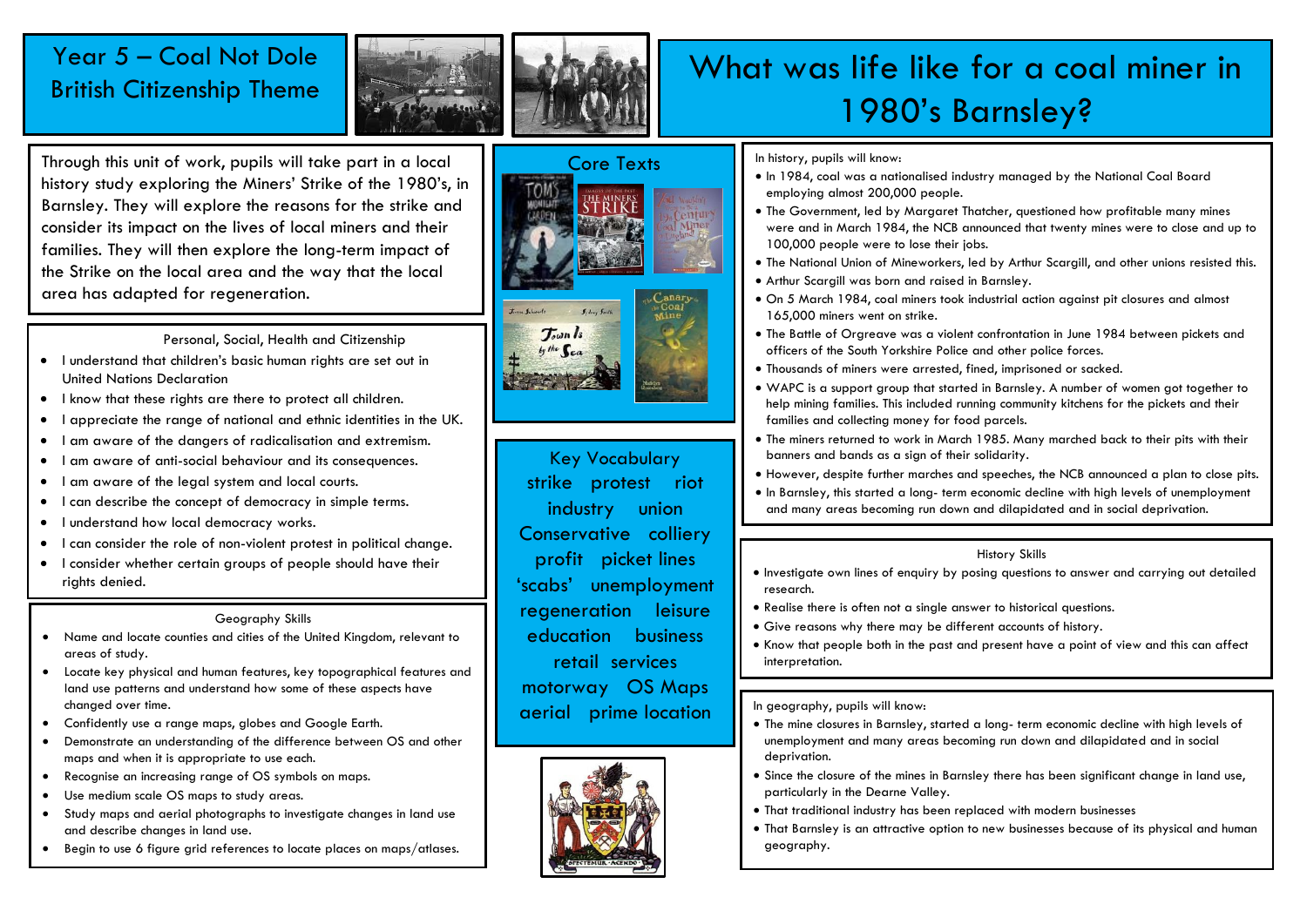## Year 6 – Coal Not Dole British Citizenship Theme

Through this unit of work, pupils will take part in a local history study exploring the Miners' Strike of the 1980's, in Barnsley. They will explore the reasons for the strike and consider its impact on the lives of local miners and their families. They will then explore the long-term impact of the Strike on the local area and the way that the local area has adapted for regeneration.

## Reading List – Topic Linked

| Home Learning Ideas                                                                                                                                             |                                                                                                                            |                                                                                                             |
|-----------------------------------------------------------------------------------------------------------------------------------------------------------------|----------------------------------------------------------------------------------------------------------------------------|-------------------------------------------------------------------------------------------------------------|
| <b>Visit Barnsley Main</b><br>reserve on Oaks Lane to<br>learn more about the<br>mining industry & the<br>central role it played in<br>the history of Barnsley. | Research the different<br>jobs miners did down the<br>mines. Which jib would<br>you like to do?                            | Create a colliery banner<br>to show your support to<br>the miners from<br>Cortonwood Colliery.              |
| Identify the main uses of<br>coal. Investigate other<br>types of<br>energy and what they<br>are used for.                                                       |                                                                                                                            | Using maps identify the<br>coalfield areas and then<br>identify mines in your<br>local area                 |
| Research the mining<br>disasters which happened<br>in Barnsley<br>(Oaks/Huskar) to find out<br>more about what<br>happened.                                     | Ask relatives if they have<br>any stories about coal<br>mining or<br>industry in your local<br>area, record their stories. | Plan a trip to visit the<br>National Coal Mining<br>Museum to<br>experience descending<br>down a real mine. |